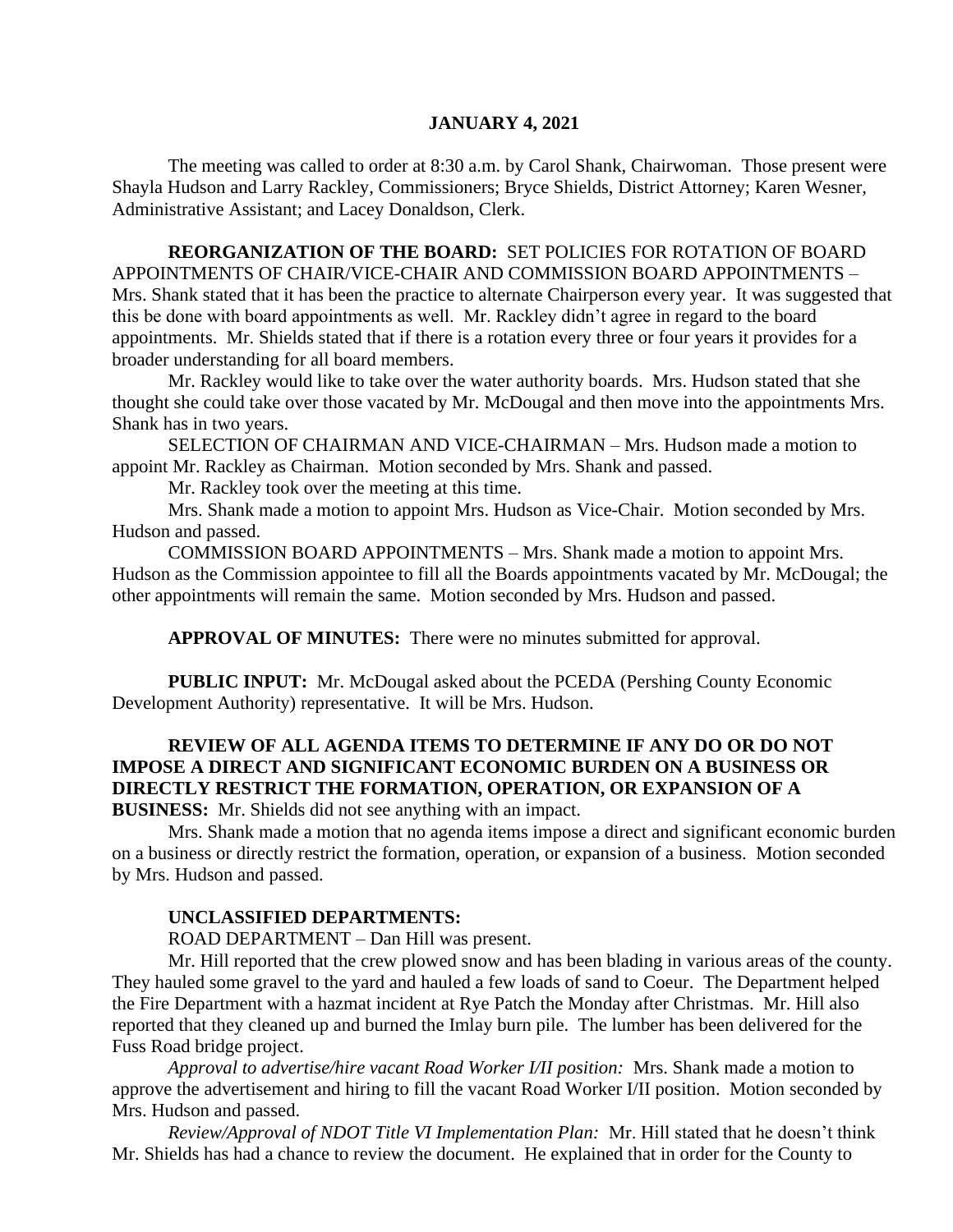receive Federal Highway Funds, we must adopt this Plan. Mr. Shields stated that the Board can approve, pending his review and approval.

Mrs. Shank made a motion to approve the NDOT Title VI Implementation Plan as submitted, pending review and approval from the District Attorney. Motion seconded by Mrs. Hudson and passed.

LANDFILL – Mr. Hill was present.

Mr. Hill reported that things have slowed down a bit. They cleaned up the metal pile, but the company hasn't come to haul it off yet. Mr. Hill received a call this morning stating that there were several stoves and refrigerators dropped off at the Grass Valley transfer site, so they will go clean that up as well.

*Update on re-opening the Recycling Center:* Mr. Rackley stated that it is still closed, and he is working on a plan. Due to his duties at the Senior Center, Mr. Rackley hasn't been able to get over there. There are several people that have reached out to help.

SENIOR CENTER / VOLUNTEER COORDINATOR – *Update on Senior Center interviews:*  Mr. Rackley stated that they are waiting for one candidate to recuperate from the birth of her child.

BUILDINGS AND GROUNDS – John Handka was present.

Mr. Handka reported that the Annex Building was broken into last week. Several doors were broken, but nothing was stolen.

*Approval to purchase new metal doors and frames for the Annex Building not to exceed \$12,000.00 to be paid from the Building Fund:* Mr. Handka stated that more needs to be done to secure that building due to the nature of two of the offices that occupy the building, the Public Health Nurse and Child Support. Mr. Handka gave the Board a quote for \$11,363.00. from Gary Romero, Inc. Mr. Handka has spoken with Mrs. Childs and there is funding available in the Building Fund. Mrs. Hudson asked if this was the only quote. Mr. Handka stated that he can't get other contractors to come assess our buildings. Mr. Rackley asked about Fast Glass. Mr. Handka stated that they only do exterior doors. Mr. Shields doesn't feel that metal doors are necessary. If there is a less expensive option, he would be happy with that. The cost savings could go toward the alarm system. Mr. Handka will move forward with ordering less expensive doors.

*Approval to install burglar alarm systems for all county buildings:* Mr. Handka stated that the alarm company will be out tomorrow to assess the buildings.

*Request by Lover's Aloft to use the McDougal Sports Complex for annual Lover's Aloft event February 11-14, 2021:* Mr. Handka stated that his only concern is that the tires they use are not left out there after the event.

Mrs. Hudson made a motion to approve the request by Lover's Aloft to use McDougal Sports Complex for the annual Lover's Aloft event February 11-14, 2021. Motion seconded by Mrs. Shank and passed.

Mr. Handka informed the Board that the Recreation Board secured a grant for cameras at McDougal Field.

PERSHING COUNTY FIRE/AMBULANCE DEPARTMENTS –

*SET WORKSHOP DATE FOR AMBULANCE AND FIRE SERVICES:* Chief Wilcox requested this at the last meeting. This will be put back on a future agenda.

COMMUNITY CENTER – Mr. Rackley read the update from Mrs. McKay. The new stove has been delivered and is waiting to be installed.

IT DEPARTMENT – Justin Abbott was present.

Mr. Abbott reported that he just returned from quarantine. He worked from home during that time and tried to keep up with any support tickets that were submitted.

ECONOMIC DEVELOPMENT – Heidi Lusby-Angvick was present.

Mrs. Lusby-Angvick reported that the Workforce Development team is working on a grant application for the Desert Research Institution, which is due on Thursday. They received an anonymous donation of sweatshirts for the first group of students that graduated from the Build Nevada Core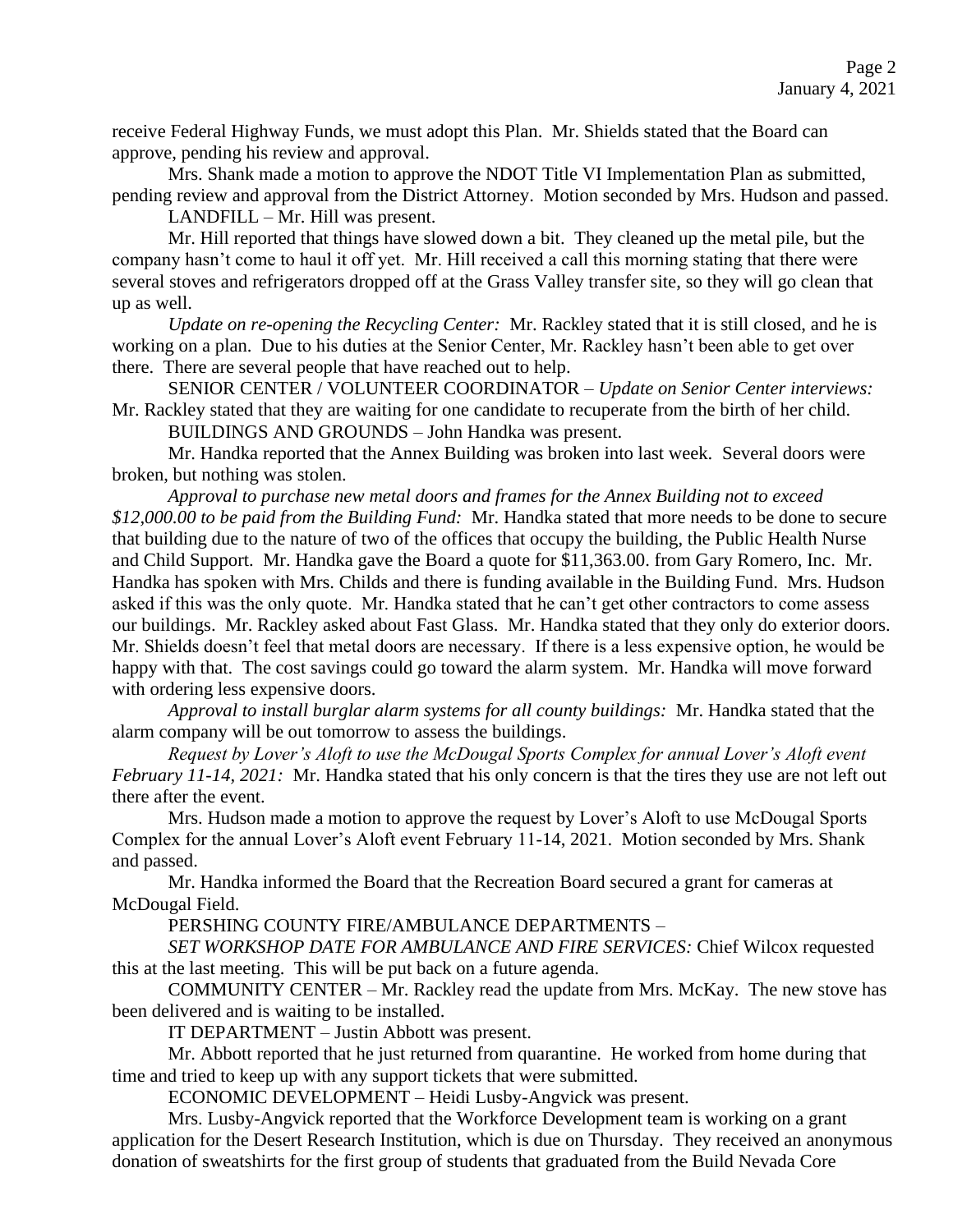Program. Mrs. Lusby-Angvick also reminded the Board that a letter will need to be sent to NNRDA (Northeastern Nevada Rural Development Authority) regarding our intention to leave the Authority as of July 1, 2021.

LIBRARY – Justin Abbott read a report from Kathie Brinkerhoff. They have one employee on quarantine. The Library is still partially closed, but patrons can schedule a time to use the computers and look at books in the lobby.

PUBLIC DEFENDER – Mr. Cochran submitted a written report.

#### **ELECTED DEPARTMENTS:**

LACEY DONALDSON, CLERK-TREASURER – Mrs. Donaldson reported that all but one of the newly elected officials were sworn in this morning by Judge Shirley. Her office is still fairly quiet. 3<sup>rd</sup> installment taxes are due today. She still hasn't received an update on the Tax Corrections Module. Mrs. Donaldson also stated that she had expressed some concern about a CARES Fund expenditure and would appreciate a response.

*Approval of credit card for Commissioner Shayla Hudson with a \$2,000.00 credit limit:* Mrs. Shank made a motion to approve the issuance of a credit card for Commissioner Shayla Hudson with a \$2,000.00 limit. Motion seconded by Mr. Rackley and passed.

BRYCE SHIELDS, DISTRICT ATTORNEY – Mr. Shields stated that he took a few vacation days over the holidays. He also stated that he is doing some research and will get with Mrs. Donaldson about her concerns.

SHERIFF'S DEPARTMENT – *Salary Resolution, R. Abernathy:* Mrs. Wesner stated that this is in the budget.

Mrs. Shank made a motion to approve the Salary Resolution for Robert Abernathy, reclassifying him from a Range 11, Step 2 to a Range 13, Step 1 effective December 23, 2020. Motion seconded by Mrs. Hudson and passed.

**UPDATE ON PROGRESS OF SITE LOCATION, DESIGN, FUNDING, AMENITIES AND CONSTRUCTION OF FUTURE LAW ENFORCEMENT CENTER:** Mr. Rackley stated that he has been discussing this with the Sheriff, but has no update for today.

## **MARZEN HOUSE MUSEUM, APPROVAL OF OUTGOING LOAN AGREEMENT WITH THE NEVADA STATE MUSEUM FOR BLM AND NEVADA STATE MUSEUM**

**ARTIFACTS ON LOAN:** Mrs. Shank explained that this is an annual agreement and it has been reviewed by the District Attorney. There was some concern regarding the value placed on items for insurance purposes; however, the State does not place a value on these items.

Mrs. Shank made a motion to approve the Outgoing Loan Agreement with the Nevada State Museum for BLM and Nevada State Museum Artifacts on Loan to the Marzen House Museum. Motion seconded by Mrs. Hudson and passed.

**BOARD APPOINTMENTS:** SENIOR CENTER ADVISORY BOARD – A letter was received from Tami Belcher expressing interest in the Senior Center Board. Her residency was verified.

Mrs. Shank made a motion to appoint Tami Belcher to the Senior Center Advisory Board. Motion seconded by Mrs. Hudson and passed.

CEMETERY BOARD – A letter was received from Sherri Pierce asking to be reappointed to the Cemetery Board.

Mrs. Shank made a motion to reappoint Sherri Pierce to the Cemetery Board. Motion seconded by Mrs. Hudson and passed.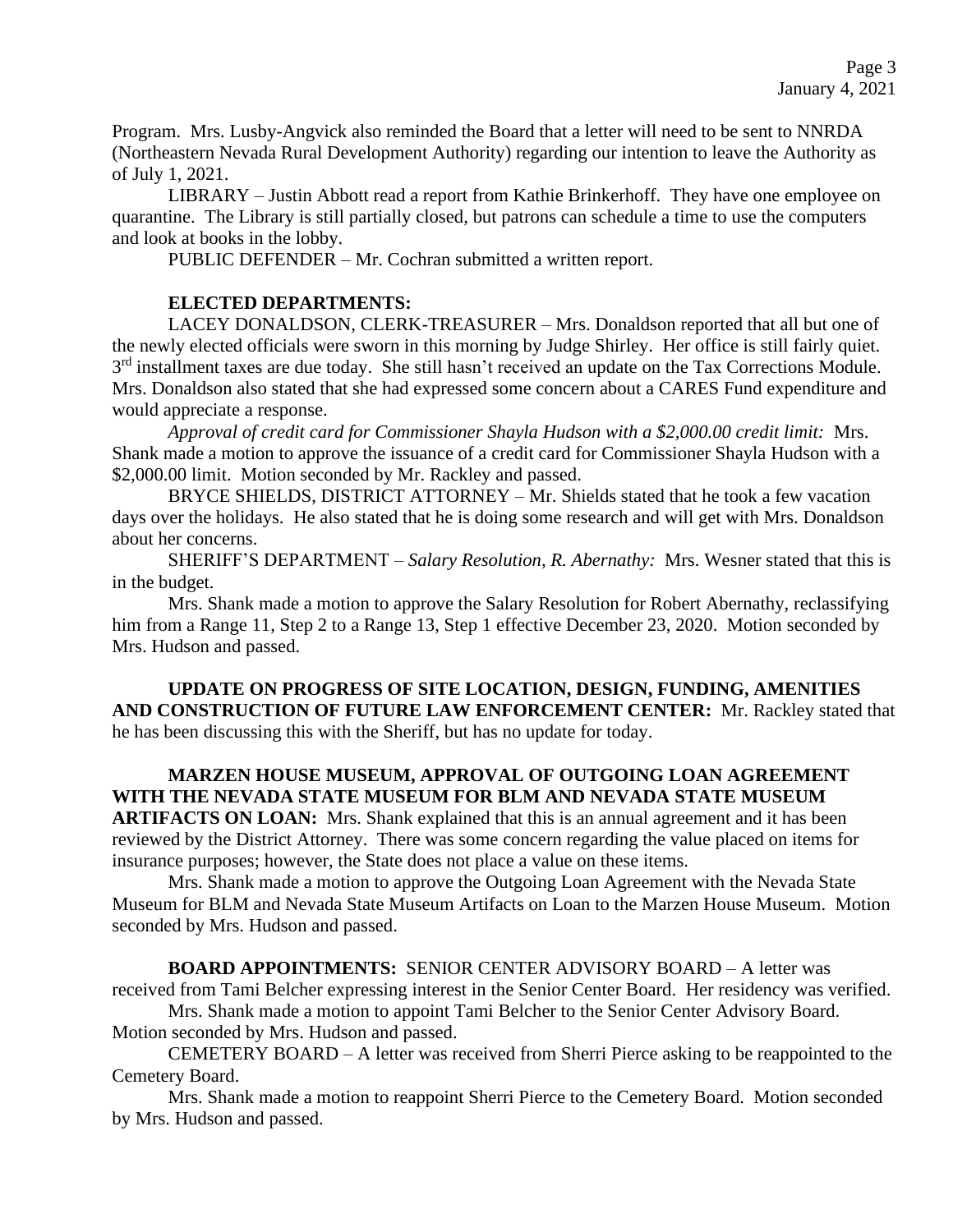**PROCLAMATIONS AND AWARDS:** YEARS OF SERVICE CERTIFICATE/PIN – The Board acknowledged the following employees and their years of service.

| Rene Childs       | 10 years |
|-------------------|----------|
| Phillip Dickerman | 10 years |
| Leslie Steward    | 10 years |

NATIONAL RADON MONTH PROCLAMATION, JANUARY 2021 – Mrs. Shank made a motion declaring January 2021 National Radon Month. Motion seconded by Mrs. Hudson and passed.

**DERBY FIELD AIRPORT:** APPROVAL OF FAA GRANT UNDER FEDERAL ASSISTANCE SF-424, TO CONSTRUCT PARTIAL PARALLEL TAXIWAY (DESIGN ONLY) IN THE AMOUNT OF \$160,000.00 – Mr. Rackley explained that this is the next grant cycle. The Fencing grant is still in process and the contractors should begin construction any day now. This next project is for a taxiway.

Mrs. Hudson made a motion to approve the FAA Grant under Federal Assistance SF-424, to construct partial parallel taxiway; design only, in the amount of \$160,000.00, which includes a \$10,000.00 County match. Motion seconded by Mrs. Shank and passed.

Mr. McDougal stated that the original plan included some capacity for hangers; he asked if additional tarmac and hangers would be up to the County to construct. Mr. Rackley stated that was correct.

**REPORT FROM LEGAL COUNSEL:** Mr. Shields stated that the Planning Commission has been discussing a moratorium on construction or dividing lots in the Grass Valley area until there is a water study regarding the appropriation of that basin. Mr. McDougal stated that the Division of Water Resources should have accurate numbers regarding the potential over-appropriation or over-pumping in that basin, so that might be a good place to start.

**REPORT FROM ADIMINISTRATIVE ASSISTANT / HR REP:** Mrs. Wesner stated that the administrative leave for COVID related leave expired on 12/30. She has sent out a memo letting all the departments know. The Board has three choices; they can let it expire, renew the program, or create a new program. This will be on the next agenda for discussion and approval.

**ITEMS FOR FUTURE AGENDAS:** The Board did not have anything to add.

**CORRESPONDENCE:** There was no additional correspondence.

 **MATTERS OF THE BOARD FOR DISCUSSION, BOARD MEMBER REPORTS, BOARD LIAISON REPORTS:** Mr. Rackley asked Mrs. Hudson to speak a little bit about herself. Mrs. Hudson stated that she will do her best. Her personal business may suffer, but she feels public service is more important.

Mrs. Shank and Mr. Rackley did not have anything to report.

**PUBLIC INPUT:** There was no public input at this time.

**APPROVAL OF VOUCHERS:** Mrs. Shank made a motion to approve the vouchers, with the exception of vouchers for Vendor #521, BSL Electric, and #681, Larry Rackley. Motion seconded by Mrs. Hudson and passed.

Mrs. Shank made a motion to approve the voucher for BSL Electric. Motion seconded by Mr. Rackley. Mrs. Hudson abstained. Motion carried.